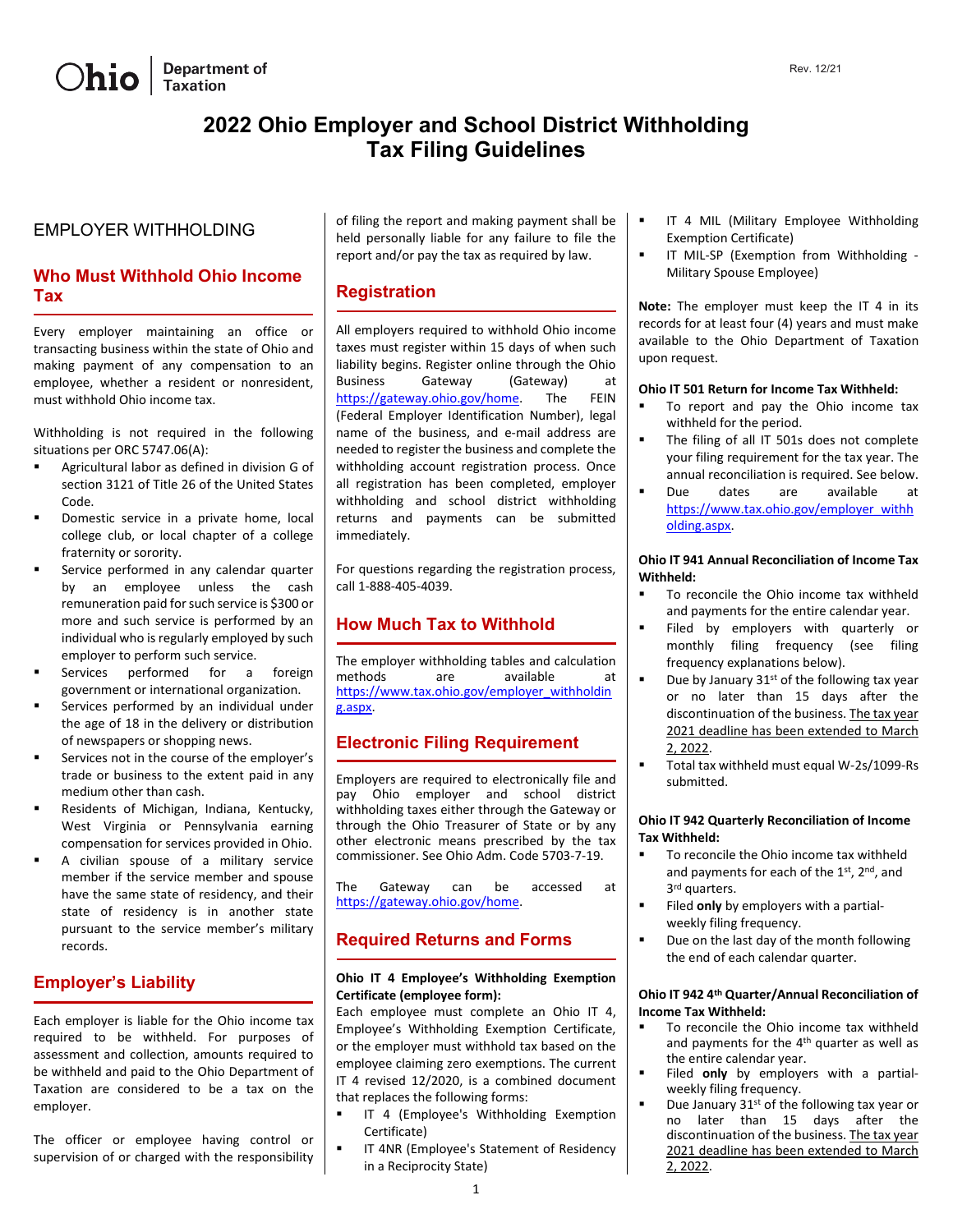Total tax withheld must equal W-2s/1099-Rs submitted.

### **Ohio IT 3 Transmittal of W-2 and 1099-R Statements:**

 This form is required by employers with less than 10 statements. It is not available for filing on Gateway and must be submitted by mail with corresponding W-2s and 1099-Rs. The Ohio IT 3 form is available at [http://www.tax.ohio.gov/forms.](http://www.tax.ohio.gov/forms)

# **W-2 and 1099-R Submission**

All employers are strongly encouraged to submit their W-2/1099-R information electronically regardless of the number of W-2/1099-R forms issued.

The option to submit W-2/1099-R information via CD has been eliminated. The only acceptable method to submit this information is through the Gateway by the due date of January 31st. The tax year 2021 deadline has been extended to March 2, 2022.

W-2/1099-R withholding must equal total tax withheld reported on the annual reconciliations (IT 941 or 4th Quarter/Annual IT 942 and SD 141).

### **Employers issuing 10 or more W-2s and 1099-Rs combined:**

W-2/1099-R information must be submitted electronically through the W-2/1099 Upload feature on the Gateway. No paper IT 3 is required to be filed. The W-2/1099 Upload feature will extract the IT 3 data from the W-2/1099-R information submitted.

The new Simplified W-2 Upload format is available to employers issuing 500 or less statements. Specifications and helpful content can be found at [https://tax.ohio.gov/W2upload.](https://tax.ohio.gov/wps/portal/gov/tax/business/ohio-business-taxes/employer-withholding/w2-information-page)

### **Employers issuing less than 10 W-2s and 1099-Rs combined:**

Use of the W-2/1099 Upload feature or the new Simplified W-2 Upload format on the Gateway is strongly encouraged. If neither upload option is utilized, a paper IT 3 with corresponding W-2s and 1099-Rs must be submitted to the Department.

If a paper IT 3 is submitted, the Department may still require electronic submission of the W-2/1099-R information using one of the W-2/ 1099 Upload options through the Gateway when administering its compliance programs.

# **Filing Frequency**

The initial Ohio withholding filing frequency is determined during the withholding account registration process. The Ohio employer withholding filing and payment frequencies are re-evaluated for each calendar year.

Filing frequency is determined by the combined amount of Ohio and school district income taxes that were withheld or required to be withheld during the look-back period. The look-back period is the 12-month period ending June 30 of the preceding calendar year.

# **Quarterly**:

The estimated employer withholding remittance amount selected during registration or the combined amount of Ohio and school district withholding taxes withheld during the look-back period is \$2,000 or less. The IT 501 and payment are due by the last day of the month following the end of each calendar quarter. Employers who registered on or after July 1 of the preceding calendar year will also remit quarterly, unless notified otherwise.

#### **Monthly:**

The estimated employer withholding remittance amount selected during registration or the combined amount of Ohio and school district withholding taxes withheld during the look-back period is greater than \$2,000 but less than \$84,000. The IT 501 and payment are due within 15 days following the end of each month.

### **Partial-weekly:**

The estimated employer withholding remittance amount selected during registration or the combined amount of Ohio and school district withholding taxes withheld during the look-back period is \$84,000 or more. The payments must be made by electronic funds transfer (EFT) within three banking days from the end of each partialweekly period in which the employer issued its payroll.

- EFT payments must be made through the Ohio Treasurer of State.
- **There are two partial-weekly withholding** periods each week. One consists of Saturday, Sunday, Monday, and Tuesday and the other consists of Wednesday, Thursday, and Friday. The partial-weekly period is determined based upon the day of the week that the employer issued its payroll; however, a partial-weekly withholding period cannot extend from one calendar year into the next.
- If the combined Ohio and school district income tax withheld by an employer during a pay period reaches \$100,000 or more, payment of the Ohio income tax portion of this withheld amount (excluding school district income taxes) is due by the first banking day after the date the employer issued its payroll on which the combined withholding equals or exceeds \$100,000.

# **Overpayment and Underpayment Corrections**

If an overpayment is identified during the current calendar year, the employer must make the correction by reducing the Ohio tax withheld reported on the next Ohio IT 501(s) filed or EFT payment(s) made until the credit is consumed.

If an overpayment or underpayment is identified after the IT 941 or 4<sup>th</sup> Quarter/Annual IT 942 Reconciliation has been filed, the employer must file an amended IT 941 or 4th Quarter/Annual IT 942 Reconciliation reflecting the overpayment or balance due.

You CANNOT take an overpayment as a credit in a subsequent year.

If an amended IT 941 or 4th Quarter/Annual IT 942 Reconciliation also involves issuing W-2Cs, an IT 3 with the updated withholding tax information and copies of the W-2Cs should be submitted by mail to the employment tax division using the mailing address on the IT 3.

# **Interest and Penalty**

Interest is calculated from the return due date until the date the tax is paid. The interest rate for calendar year 2022 is 3%.

#### **Failure-to-File Penalty:**

If an employer fails to file the Ohio employer withholding tax return by the due date, the greater of \$50 per month up to a maximum of \$500, or 5% per month up to a maximum of 50% of the tax.

#### **Failure-to-Pay Penalty:**

If payment of the tax is not received by the due date, 10% of the delinquent payment plus double the applicable interest charged.

#### **Withheld but Not Remitted Penalty:**

If an employer withholds the tax from its employees but fails to remit the amounts to the Department, 50% of the delinquent payment plus double the applicable interest.

### **Bad-Check Fee:**

A fee of \$50 for any payment dishonored by the bank. See R.C. 5747.15

# **Record Keeping**

Employers required to withhold Ohio income tax must maintain accurate records of all persons from whom tax is collected for a period of at least four years from the due date.

Records must include:

- The amounts and dates of all compensation paid, and taxes withheld by pay period.
- The names, addresses, school district of residence, principal county of employment (nonresidents), and the social security numbers of all employees receiving compensation.
- The periods of employment, including periods during which compensation is paid while absent due to sickness or injury.
- W-2s, 1099s, and IT 3 (if applicable).